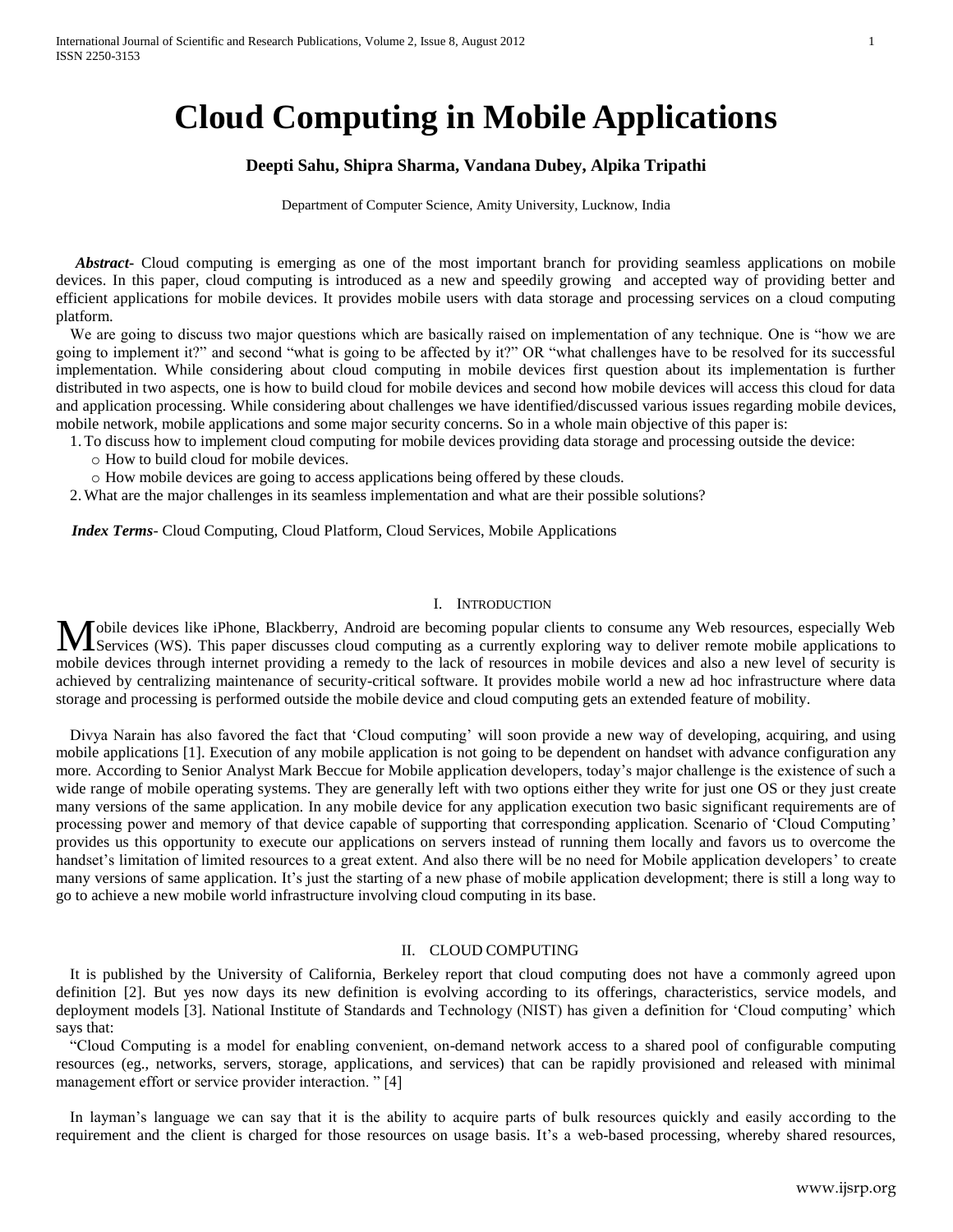software, and information are provided on demand to computers, smartphones, and other similar devices allowing users to adjust their computing capacity depending on how much is needed at a given time or for a given task [5]. Five essential characteristics of cloud computing listed by NIST in [6] are:

- On-demand self-service
- Broad network access
- Resource pooling
- Rapid elasticity
- Measured service

In overall Cloud Computing revolve around two things one is Cloud Platforms (CP) and second is Cloud Services (CS).

# *A.Cloud Platform*

Cloud Platforms are basically the hosts that provide the required resources (computational power, storage, Web access etc) to the client. It is an arrangement for executing software applications in a logically abstract environment comprising of various utility cloud services [7].

Cloud platform is a platform which enables developers to write or design applications that run on cloud, or enable clients to utilize the services provided by the cloud, or both. It is the cloud Platform that is responsible for providing an application its specified environment for its execution without the need of buying and managing its corresponding hardware and software requirements [8].

It is through the cloud platform, the service provider arranges an operating system and a development environment where client"s required application is developed or executed on demand. Further customer is required only to develop or install the necessary applications [9]. Cloud computing is being driven by cloud providers including Amazon, Google, Salesforce and Yahoo as well as traditional vendors including Hewlett Packard, IBM, Intel, Microsoft and are adopted by different users, ranging from an individual to large enterprises including General Electric, L'Oréal, Procter & Gamble and Valeo. Few well-known cloud platforms are:

- Amazon Elastic Cloud Computing (EC2) [10]
- Google App Engine (GAE) [11]
- Force.com  $[12]$
- Microsoft Azure [13]
- Hyrax [14]
- Tumb\_in\_cloud [15]

# Table I: COMPARISON OF EC2 AND GAE CLOUD PLATFORMS

| <b>Properties</b>        | EC2                                                                                                                                | <b>GAE</b>                                                                                         |
|--------------------------|------------------------------------------------------------------------------------------------------------------------------------|----------------------------------------------------------------------------------------------------|
| Administration           | Need to keep track of traffic (now automated<br>through scripts) and spin-off new instances on<br>the basis of your configuration. | Virtually nil administration, required once<br>when your application is deployed.                  |
| Portability              | More portable                                                                                                                      | Less portable than EC2                                                                             |
| Auto Scale Option        | <b>Elastic MapReduce</b>                                                                                                           | <b>Billable</b> option                                                                             |
| <b>Charging Model</b>    | Time and Resource                                                                                                                  | Resource                                                                                           |
| Focus                    | Infrastructure                                                                                                                     | Platform                                                                                           |
| Basic Technology used    | Virtualization                                                                                                                     | Existing Google infrastructure                                                                     |
| Languages supported      | Any language as long as you can install it on<br>OS and the hardware that they provide.                                            | Python, Java, and any language which get<br>converted to bytecode and can execute on<br><b>JVM</b> |
| Service Access Interface | Command line Web Services                                                                                                          | Commandline                                                                                        |
| Service model            | Virtual Machine with OS image                                                                                                      | <b>Web Application Container</b>                                                                   |
| Best suited for          | Appl. requiring heavy processing power for<br>short interval                                                                       | Startups wanting it free                                                                           |
| Services being offered   | Provide tools<br>failure<br>resilient<br>build<br>to<br>applications and isolate themselves from<br>common failure senerios.       | Provide ready to use services which help in<br>rapid application development.                      |
| Other bundled Services   | Amazon <sub>S3</sub><br>Amazon SimpleDB<br><b>Amazon RDS</b><br>AmazonSQS                                                          | Data store<br>Memcache<br><b>URL</b> fetch<br>Mail Task Queue                                      |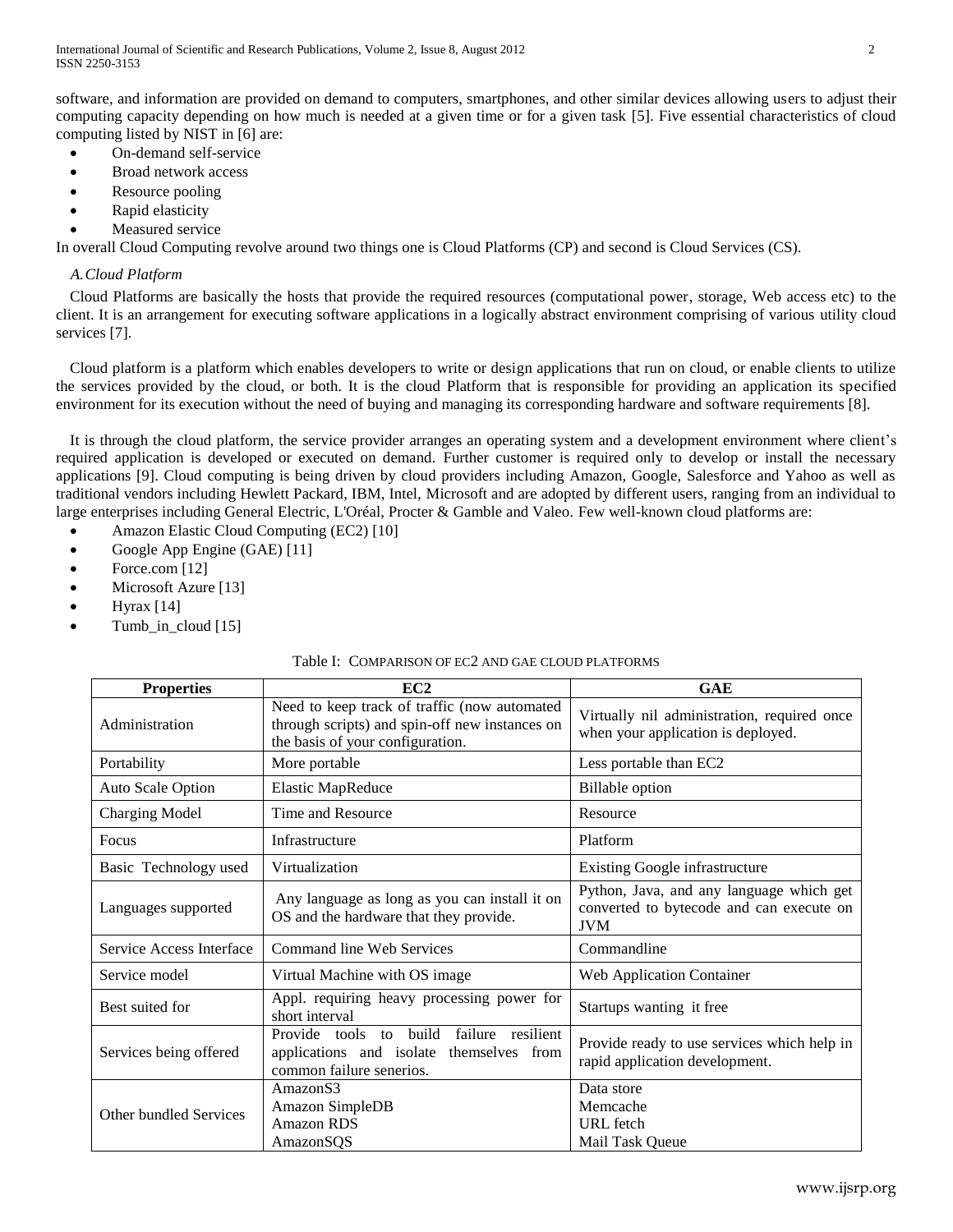International Journal of Scientific and Research Publications, Volume 2, Issue 8, August 2012 3 ISSN 2250-3153

## *B.Cloud Services*

Cloud services are hosted services. Here a computer a group of computers working as internet server offers a part of or its whole required resources for use in exchange of certain rental fee. These are the cloud services which make it possible for different clients to access information, services and content located on any remote location or on to this server. Client uses internet to connect with the server and displays the desired content to the client. So we can say that *cloud service* [16] (eg Web Service) is software system(s) which is responsible for providing interoperable machine-to-machine interaction over a network or internet which is further accessed by other cloud computing components, clients, software (eg Software plus services) or end users directly. For example:

- Identity ( OAuth, OpenID)
- Integration ( Amazon Simple Queue Service)
- Mapping ( Google Maps, Yahoo! Maps)
- Payments ( Amazon Flexible Payments Service, Google Checkout, PayPal)
- Search ( Alexa, Google Custom Search, Yahoo! BOSS)
- Others ( Amazon Mechanical Turk)

## III. CHALLENGES AND THEIR POSSIBLE SOLUTIONS

 In order to get pervasive and ubiquitous environment for cloud computing in mobile applications we need to get across various stages of mobile infrastructure, which are responsible for added network latency and transmission delay. Efficiency of delivering services/apps is needed to be increased in order to achieve goal of access anywhere and with whatever device.

Using cloud computing concept in mobile world is all about supplying mobile applications and services in the cloud, enabled through cloud service providers and then deliver it to end-users" mobile handsets over the Internet when required. So in making remote applications available to mobile devices by the use of cloud computing, main entities of this arrangement are:

- Mobile device
- Network (through which mobile devices are accessing cloud)
- Mobile Applications
- Security

All of these elements have some extent of challenges or we can say that expectations attached to themselves which are discussed here.

## *A. Challenges regarding mobile devices*

1) *Limited energy source of mobile devices:* To change the default, adjust the template as follows. Power capacity of mobile devices is based on their batteries whose capacity is limited so it is very important to maximize the battery life. More and more application execution in the cloud means more battery saving but in general it is not possible to completely transfer the whole application execution to the cloud. For example basic functions like opening of an application, inputting data and displaying result of processing obviously need to run on device. We can just partition application function which is to be offloaded to the cloud and which is to be carried out on device itself. In case of mobile devices energy is basically used for displaying different element and for internet connectivity [18].

If display element is taken under consideration then we can divide mobile application into two major categories, one is display applications and second is non-display application. Display and sophisticated applications need larger battery packs as they have to run larger displays while non-display applications generally have very little display usages. Some non-display applications like virus scanning, etc are most suited for being offloaded to cloud.

For immersive applications, execution offload flexibility is even more constrained, as application functions running on server and device are tightly coupled. For this reason, the battery-saving strategy for immersive applications typically comes down to finding the least costly path for connecting to the cloud servers and minimizing latency to maintain high interactivity. For smartphones, Wi-Fi represents the less costly path (with 23% less energy consumption) in comparison to GPRS in a web browsing scenario. If we ignore the maintenance of GPRS connection (for example, for non-phone devices like tablets) then the power consumption of GPRS versus Wi-Fi is even starker, with Wi-Fi using just one third of the energy of GPRS.

2) *Resource poverty of Mobile Devices:* Comparison of desktop pc with any mobile device shows that on what cost this feature of mobility is being achieved. As compared to a fixed device, mobile devices in general have:

- 3 times less processing power
- 8 times less memory
- 5 times less storage capacity
- 10 times less network bandwidth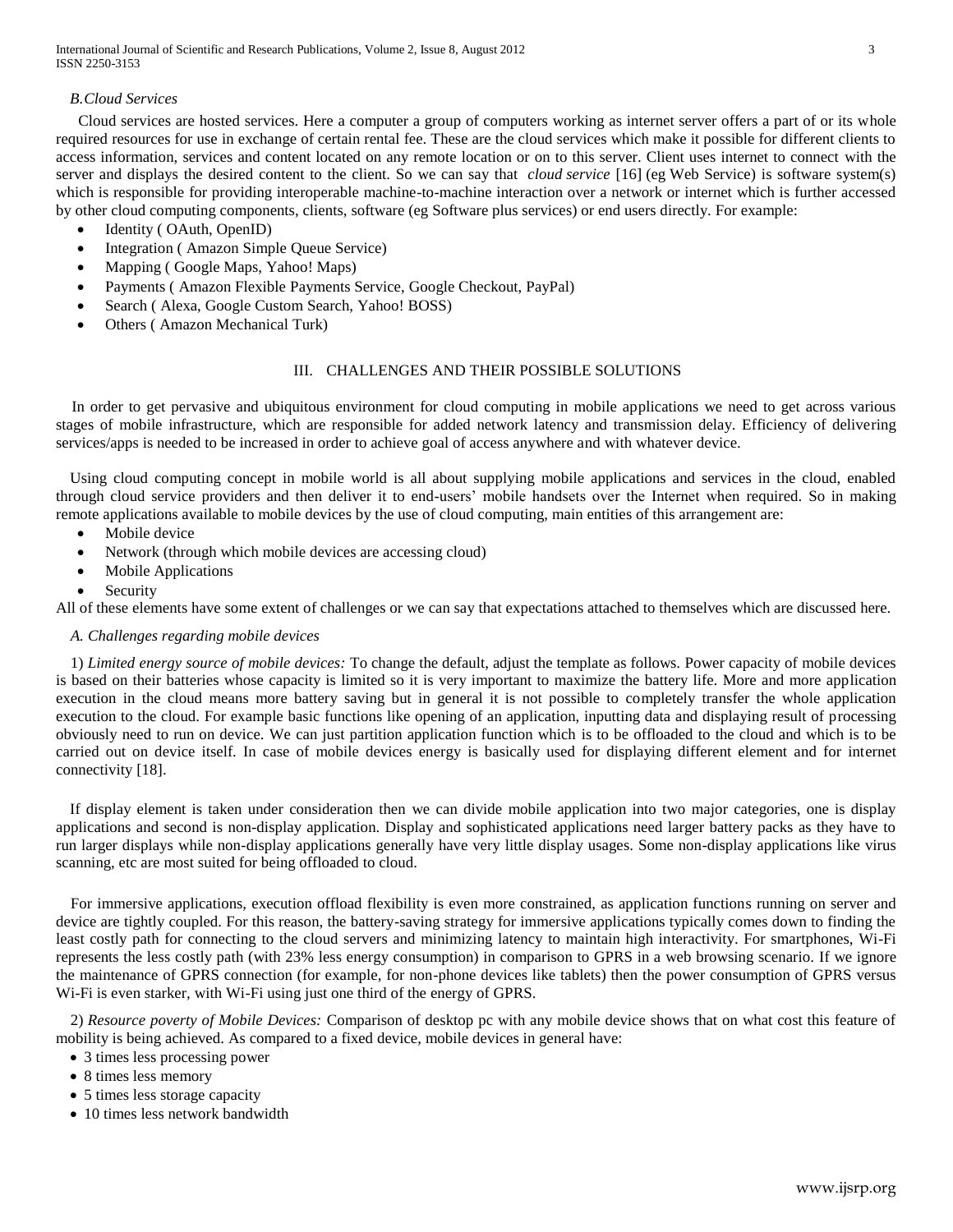So in general we can say that this resource deficiency is one of the major reason for the adoption of mobile cloud computing. In order to overcome this limitation of mobile devices, resources are added to the cloud infrastructure and can be used anytime on requirement, providing a seamless user experience for advanced applications. Even after continuous improvements in mobile device performances', the disparity between the resource constraints of mobile and fixed devices will remain and must be accounted for in the types of application selected for mobile cloud computing [19].

## *B. Challenges regarding network*

1) *Inherent Challenges of Wireless Network:* Wireless network is base for carrying out cloud computing and it has its own intrinsic nature and constraints. These challenges complicate its design for mobile devices even more in comparison to the fixed cloud computing.

Fixed broadband is supported by consistent network bandwidth while wireless connectivity is characterized by variable data rates, less throughput, longer latency and intermittent connectivity due to gaps in coverage. Subscriber mobility and uncontrollable factors like weather are also responsible for varying bandwidth capacity and coverage [19].

2) *Various Network Access Schemes:* For implementing cloud computing to mobile devices basic requirement is to have an access to network. In mobile world there are heterogeneous access scenario with different access technologies like WiMAX, WLAN, 3G, GPRS and so on, each one with their own schemes, policies, offerings and restrictions. Due to the existence of different access schemes we need seamless connection handover schemes (to avoid connection failure and connection reestablishment) when we move from one network access point to another network access point [20].

3) *Reducing Network Latency:* Factor responsible for overall delay response of applications are:

- Processing time at the data center
- Processing time on the device
- Network latency
- Data transport time

Processing time involved is based on application and we can"t do so much for it. But yes measures can be taken to improve the network latency. Keeping the applications as close to the users can reduce latency delay as latency is significantly affected by distance. Heavy data like video and podcasts if kept closer to the device then it will save bandwidth and cuts transmission delay. Similar is the case with highly immersive apps, such as real-time translation. Latency can be positively improved by allowing service providers to re-route internet traffic logically based on the location and cache capabilities, and can save bandwidth effectively.

4) *Lack of Speedy Mobile Internet Access Everywhere:* In order to get speedy mobile internet access new technologies like HTML5 are being developed. They provide facility of local caching. Researchers are working to get a better way of accessing mobile web other than browser. Technologies like OMA's Smartcard Web Server and TokTok are being introduced just to provide a better access to mobile web. OMA's Smartcard Web Server, which is basically a souped-up SIM card that connects directly with the carrier to provide applications to mobile phones. TokTok allows voice enabled access to web services like Gmail and Google Calendar. Through these voice-enabled searches, mobile apps talk directly to the service itself sitting on the edge of the network, avoiding the requirement to launch a web browser and navigate through the mobile web.

In order to resolve this connectivity problem existing with mobile devices, most of the providers are offering 4G/Long Term Evolution (LTE) services. These services provide advantages of data storage capacity, plug and play features, low latency, and they also supports both FDD and TDD using the same platform. According to the requirement, sometime LTE is also loaded on speed as it is capable of providing download peak rates of 100 Mbps and upload of 50 Mbps [21].

5) *Seamless Connection Handover:* In order to provide data communication using cellular network mobile operators are trying to set up Wi-Fi Aps on street so that offload traffic of Wi-Fi systems can be reduced, resulting in reduced cellular traffic congestion. But in this arrangement basic requirement is to provide seamless connection handover between access networks. Currently executing application is terminated or returns error when we move from one access point of network to another access point of network or we move from Wi-Fi network to 3G-based cellular network due to occurrence of communication failure and connection reestablishment situation.

Problem of Communication failure is described as broken-pipe problem and it can be resolved by having communication channel with flushing zero window notification. And problem of connection reestablishment is defined by bind error, and can be resolved by implementing TCP port inheritance during socket reconstruction. No additional messages for channel clearing are introduced and no modifications are imposed on TCP protocol stack during TCP port inheritance. Approach of TCP inheritance is independent of the internal architecture of current 3G cellular networks as it is purely based on end-to-end architecture. By imposing Zero window advertising and TCP port inheritance our open network connections can be preserved and even server sockets also [22].

*6) Bandwidth:* Now a day accessing social media sites (e.g., YouTube, Facebook, etc) through mobile is becoming very popular. But these sites generally require more bandwidth in comparison to the traditional sites. If number of clients using social media of any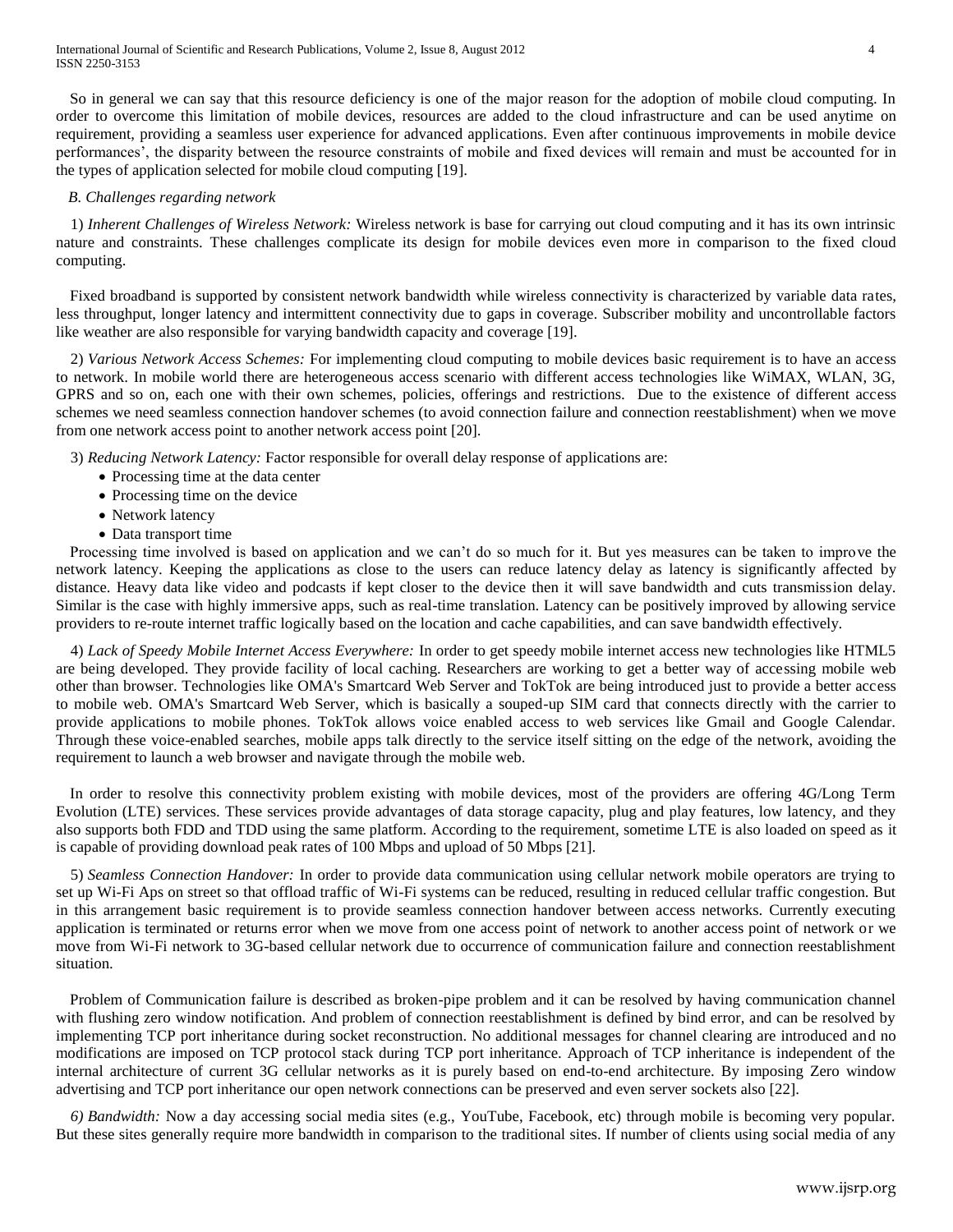organization increases then demand for modified network infrastructure capable of supporting wide-scale use of external and resourceintensive Web sites also increases. Overall mission capabilities will get impair over time if the social media functions starts to compete with the organization"s other functions for use of the network. Then it becomes organizations" responsibility to plan for it and ensure that adequate bandwidth is available for widespread Internet use. Additional bandwidth can be achieved from hosting environments to cover surges in Internet or network activity. Memorandums of understanding (MOU) are developed between organizations and their respective hosting companies just to ensure that sufficient bandwidth is made available during surges of activity that may occur at an emergency event, time of heightened network activity, and with increasing popularity in social media [6].

In case of rich internet and immersive mobile applications, e.g. online gaming, that require high-processing capacity and minimum network latency cloud computing faces challenges due to low bandwidth of mobile network. So an improved network bandwidth is required so that data transfer within the cloud and other devices can be improved.

## *C. Challenges related to Mobile Applications*

1) *Interoperability:* Organizations that follow Bring-your-Own-Mobile (BYOD) policy generally faces interoperability challenges [23]. It's possible that there is an assorted mix of mobile devices including iPhone, Android phones, BlackBerry and others being used by employees in an organization or a group of people sharing a network. And in such situation according to the nature of cloud applications being used and operating system of mobile device interoperability issue can prove to be a major challenge in pulling/ pushing data across multiple devices [24].BYOD policy acceptance forces developers to think of a wide range of new security and management features that have to be build into application, providing safe access to company data [25].

By using context and location information we can work for optimizing mobile access. Context aware services exploit data collected from terminal sensors or network sensors measuring network statues and load. Network services and consumer application both uses these information.

2) *Cloud Application Flexibility:* An application is going to be supported by certain mobile cloud infrastructure or not, can easily be judged on the basis of its requirements against the cloud infrastructure characteristics along the device, network bandwidth and latency vectors.

Different applications" needs are different for its respective cloud infrastructure attributes (computation intensity, network bandwidth, and network latency). For example, a loosely coupled and low-content application like web search will provide optimal result on a 3G network with relatively low compute servers at a "distant" data center. But if we talk about a hugely immersive and content-rich application like real-time face recognition it will require a high-bandwidth/low-latency network like LTE so that large image content can be transferred quickly and seamlessly to the servers running the face recognition algorithm and the user-facing devices. In high-demand applications transmission and latency delay can be minimize by considering "nearby" data centers. And for a highly immersive application mobile cloud infrastructure can go for Wi-Fi offload that reduced latency further which is generally required by such applications [19].

3) *Mobile Cloud Convergence:* In order to achieve advantage of mobility by integrating cloud computing to mobile world, Data distribution is the key issue. Limitation of mobile devices for their computing power makes task distribution very important as the computing power of mobile devices is not powerful enough for making these devices to be the main computing platform. Mobile cloud convergence provides performance improvement, longer battery life, and a solution to the computation power problem. Basic approach of mobile cloud convergence is to partition application such that parts that need more computation run on the cloud and remaining parts which is associated with the user interface run on the mobile device. As a single process is being partitioned here so IPC (inter-process communication) is very important to realize this convergence. An improved and optimal PI calculation algorithm can be achieved by optimizing mobile cloud convergence. Wireless technologies, advanced electronics and internet are overlapped and integrated to achieve pervasive and ubiquitous computing [22].

#### *D. Challenges regarding Security*

1) *Information Security:* Since cloud computing basically deals with data storage and its processing so security is of paramount importance. Now a day"s various cloud platforms offer robust built-in security measures. SSL and digital certificates provides an option to enable external security [26].

As far as data security is concerned organizations are needed to incorporate information assurance and operational security (IA and OPSEC) policies and procedures. Organization-wide training, education, and awareness package focusing on IA and OPSEC issues can also be included to ensure that the policies and procedures are followed completely. Policies regarding access control, authentication procedures, account and user management, encryption, content assurance, and general communications security (COMSEC) should be developed and compliance measures should be taken for enforcing them [6]. It is very important to establish and maintain consumers' trust on to the mobile platform protection for providing user privacy and data/application secrecy from adversary.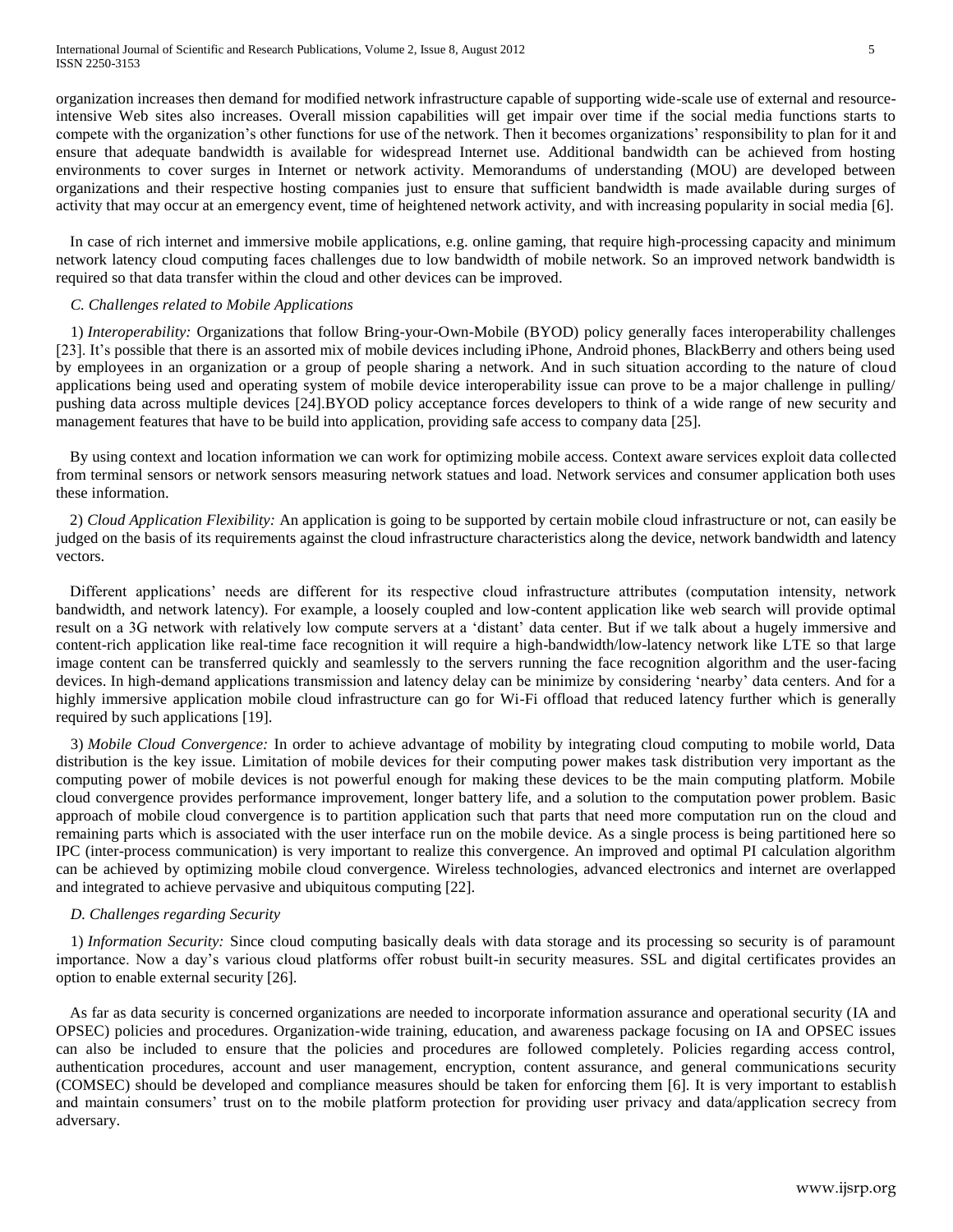As far as mobile devices are concerned security remains a key concern. As if a device gets stolen or misplaced, crucial data may be compromised. Data misuse from stolen/ misplaced devices can be avoided by wiping of mobile device remotely. This feature is generally provided by most of the mobile manufacturers and wireless carriers [27]. Mobile devices (cellular phone, PDA, smartphone etc) are vulnerable to numerous security threats like malicious codes (e.g., virus, worm, and Trojan horses). Global Positioning System (GPS) of mobile devices could also raise privacy issues. Simplest way to detect security threats (e.g., virus, worms, and malicious codes) of any mobile device is by installing and running security softwares (like Kaspersky, McAfee, and AVG antivirus programs etc). However, mobile devices have limited processing power and energy supply, protecting them from the threats is more difficult than that for resourceful device (e.g., PC). We can move the threat detection capabilities to clouds. This paradigm is an extension of the existing Cloud AV platform that provides an in-cloud service for malware detection. It also enables us to use multiple antivirus engines in parallel by hosting them in virtualized containers. This approach enhances the efficiency of detecting malware and also improves battery lifetime up to 30%. Although storing a large amount of data/applications on a cloud has its own benefits but integrity, authentication and digital rights of data/applications should also be taken into consideration [28].

2) *Privacy and Confidentiality:* There are various policies and schemes (such as Fair Information Practice Principles (FIPP)) being proposed which require rigorous controls and procedures to protect the privacy of individuals. Organizations that collect data\information must have some policies and procedures in order to handle, store, and dispose them securely and must be implemented to maintain the privacy. Risk of privacy exposure, identity theft and fraud can be reduced by implementing enhanced protection measures for sharing data in interconnected systems, implementing monitoring capabilities and protocols, and by educating users about proper social media safe-surfing. By establishing policies regarding use of social media and implementing processes to protect their infrastructures from unauthorized use of social media an organization can protect themselves from serious legal and security-related problems. Otherwise their information infrastructure and reputation both will be irreparably damaged [6].

Encryption provides most effective way to maintain integrity and confidentiality of information. Encryption favors data storage and transport but it fundamentally prevents data processing. Therefore, initially it was quite useless to send encrypted data to cloud providers for processing. But this challenge has been met by homomorphic cryptography (HC) which ensures that operations performed on an encrypted text results in an encrypted version of the processed text [29].

GPS positioning devices has favored mobile users for using location based services (LBS). However, LBS raise a privacy issue when mobile users provide private information such as their current location and it becomes even worse if an adversary knows user's some other important information. Location trusted server (LTS) provides solution to this issue [30]. Digital rights management (DRM) provides another issue of privacy. Unstructured digital contents (e.g., video, image, audio, and e-book) have often been pirated and illegally distributed. In order to stop the piracy and illegal distribution of these unstructured digital contents [31] proposed Phosphor, a cloud based mobile digital rights management (DRM) scheme with a sim card in mobile phone. It improves flexibility and reduces the vulnerability of its security at a very low cost. But this approach is basically based on sim card of mobile phone, so it cannot be applied for other kinds of accesses like a laptop using WiFi to access these contents [28].

3) *Malicious Attacks:* All networks are susceptible to one or more malicious attacks. As more as external Web sites are being accessed malicious actors will have more opportunities to access the network and operational data of that organization. Implementing security controls across all Web 2.0 servers and verifying these rigorous security controls can reduce the threats to internal networks and operational data. Additionally, separating Web 2.0 servers from other internal servers may further mitigate the threat of unauthorized access to information through social media tools and Web sites [6]. Some of the potential attack vectors criminals may attempt include:

- Denial of Service (DoS) attacks It has been argued that a cloud is more susceptible to a DoS attack; because more than one client can access cloud at the same time, which makes DoS attacks much more damaging. Twitter has suffered a devastating DoS attack in 2009.
- Side Channel attacks In this kind of attack a malicious virtual machine is placed in close proximity of a target cloud server to compromise the cloud security and then a side channel attack is launched.
- Authentication attacks Authentication is one of the weak points in case of hosted and virtual services and is generally been targeted. A user can be authenticated in number of ways and these mechanisms and methods which are used to secure the authentication process are frequently been targeted by the attackers.
- Man-in-the-middle cryptographic attacks This attack is carried out when an attacker places himself between two users. In this kind of attack attacker places himself in the communication path and after that it is up to him what to do, he can intercept and modify communication [32].

4) *Network Monitoring:* In addition to latency and bandwidth problems network performance monitoring is also an important issue which need proper concern and care. It is critical to have a dynamic cloud performance system that can allow traffic re-routing, access swapping and handover. With all these key challenges given mobile computing is still viable business and is being preferred by more cloud users.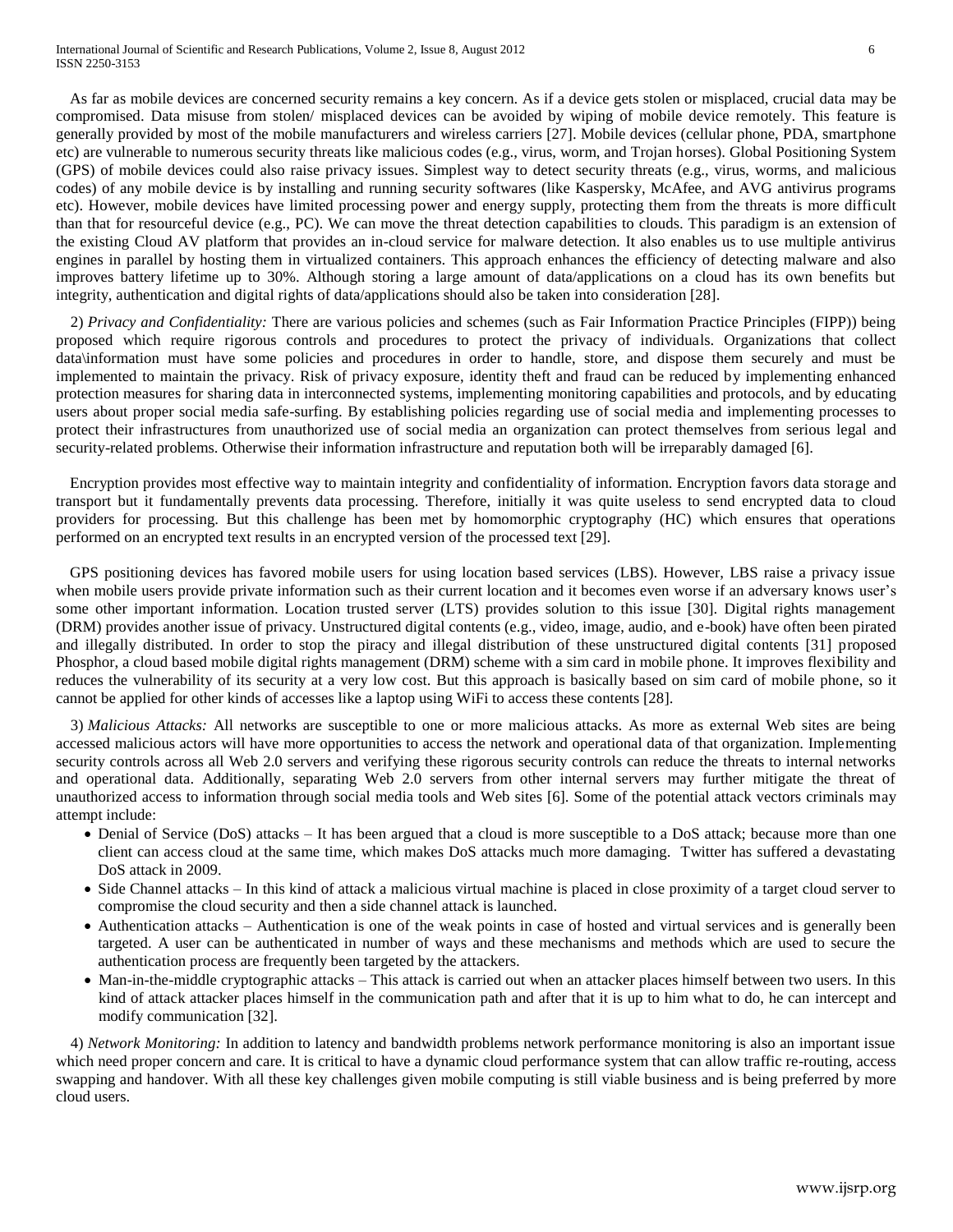Foreign intelligence services (FIS) have extensive resources and have repeatedly demonstrated their capability to use automated "social engineering" techniques to mine social media sites. By their very nature, social media sites have an abundance of information, which makes them susceptible to data mining. Our adversaries can use this data to analyze aggregated information. Without adequate network monitoring, an organization cannot ensure that whether users are complying or not its policies regarding the release of highvalue information. Additionally, programming languages used in Web 2.0 applications (e.g., Java, Ajax, and the JSON data interchange format) may create other opportunities for malicious actors to access an organization"s back-end network infrastructure and do irreparable damage (e.g., access or corrupt data or applications). Consequently, an organization using social media may need to implement increased security controls for any separate sensitive information residing on the server"s backend [6].

5) *Compliance and Enforcement:* For now there is no formal set of standards that should be followed for events and policies of cloud computing implementation. But still there are numerous regulations concerning storage and usages of data, including Payment Card Industry Data Security Standard (PCI DSS), the Health Insurance Portability and Accountability Act (HIPAA), the Sarbanes-Oxley Act, among others. Regular reporting and audit trails are required for many of these regulations. These regulations are needed to be followed completely and appropriately for corporate data to be moved to the cloud. It may be difficult or unrealistic to use public clouds if our data is subjected to legal restrictions or regulatory compliance. We can expect providers to build and certify cloud infrastructures to address the needs of regulated markets.

Achieving certification may be challenging due to the many non-technical factors, including the current state of general cloud knowledge. There are a large number of security threats; it is not possible to implement preventive measures to all of them. When user executes any application and he is aware of the asperity and nature of potential threats to security associated with its use then he can avoid steps that are more susceptible to security attacks. This makes user education and training crucial in safeguarding networks and data. With the advent of social media, training programs are also need to be augmented to address the additional risks posed by social media. This social media training can be incorporated to the annual security training programs of organizations.

Social media tools and sites can be addressed during existing certification and accreditation procedures, thereby helping to ensure that security standards of organization are upheld. Additionally, on the side of organizations they can develop a mentoring program; take advantage of skills of those employees who have more advanced social media skills in training those for whom this technology is unfamiliar [6]. What type of training does the provider offers to their employees is actually a rather important item, because people will always be the weakest link in security. Knowing how your provider trains their employees is an important item to review.

6) *Incident Response:* Even after implementing best measures for safeguarding data and information and having users trained with best "safe-surfing" techniques, incidents will inescapably occur. Every cloud provider organization must plan and develop some measures that can be implemented as a quick response and recovery from data spill, misinformation and rumor, or from any malicious attack. Many providers promote their services as being unhackable. But we know it very well that cloud based services are an attractive target to hackers so it"s better to anticipate such incidents previously rather than developing and implementing a plan for managing and responding to them after their occurrence. Or we can say that for security concern events prevention is better than cure [6].



Figure 1. Challenges regarding Implementation of Cloud Computing in Mobile Applications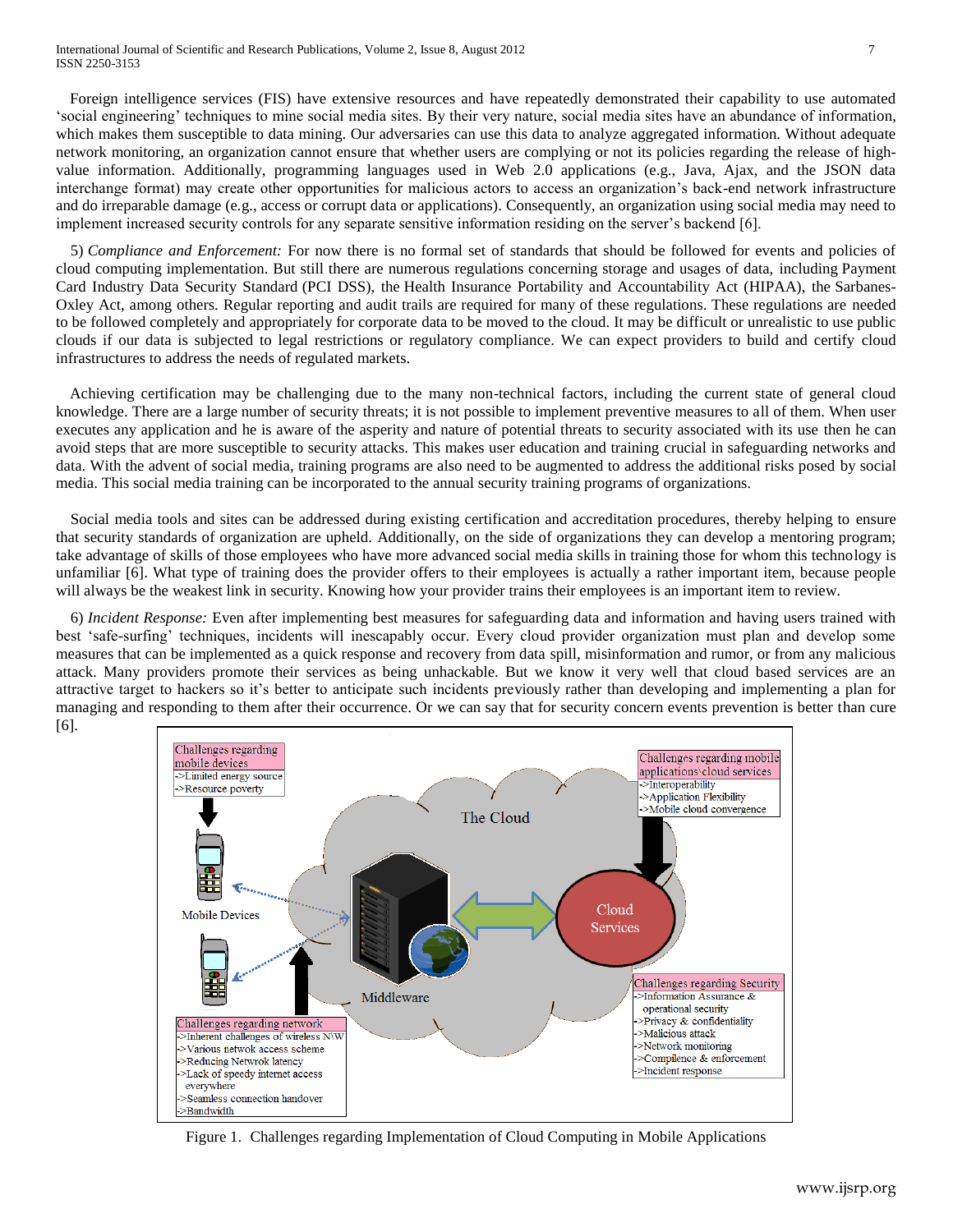In case of cloud computing user generally don"t have the knowledge of location where our cloud services are physically located. But like all physical locations' they also faces threats such as fire, storms, natural disasters, and loss of power. So it is also an important aspect to take care about these events. How will the cloud provider is going to respond them, and what guarantee of continued services are they promising? [33]

#### IV. CONCLUSION

Implementation of cloud computing in mobile applications is going to be a trend in the future since it combines the advantages of both mobile computing and cloud computing, thereby providing optimal services for mobile users. According to Recent researches, by the end of 2013 there will be more than 10 thousand mobile applications that will be executed through cloud computing. That traction will push the revenue of mobile cloud computing to \$5.2 billion. Here in this paper we have provided an overview of cloud computing its definitions, constituting elements (that are cloud platform and cloud applications) and finally we have discussed about the challenges of implementing cloud computing in mobile applications and their possible solutions.

#### ACKNOWLEDGMENT

The authors are very thankful to their respected Mr. Aseem Chauhan, Additional President, Amity University, Lucknow, Maj. Gen. K.K. Ohri, AVSM (Retd.), Director General, Amity University, Lucknow, India, for providing excellent computation facilities in the University campus. Authors also pay their regards to Prof. S.T.H. Abidi, Director and Brig. U.K. Chopra, Deputy Director, Amity School of Engineering, Amity University, Lucknow for giving their moral support and help to carry out this research work.

#### **REFERENCES**

- [1] Divya Narain. March 2009. "ABI Research: "Mobile Cloud Computing" the Next Big Thing", http://ipcommunications.tmcnet.com/topics/ip-communications/ articles/59519-abi-research-mobile-cloud-computing-next-big-thing.htm
- [2] M. Armbrust, A. Fox, R. Griffith, A. D. Joseph, R. H. Katz, A. Konwinski, G. Lee, D. A. Patterson, A. Rabkin, I. Stoica, and M. Zaharia. 10 February 2009, "Above the Clouds: A Berkeley View of Cloud Computing," EECS Department University of California, Berkeley. Technical Report UCB/EECS-2009-28, *http://www.eecs.berkeley.edu/Pubs/TechRpts/2009/EECS-2009-28.html.*
- [3] P. Mell and T. Grance, "The NIST Definition of Cloud Computing," Version 15, 7 October 2009, *http://csrc.nist.gov/groups/SNS/cloud-computing/cloud-defv15.doc.*
- [4] DoD Directive 3020.40, Defense Critical Infrastructure Program, 19 Aug, 2005, p. 13, *http://www.dtic.mil/whs/directives/corres/pdf/302040p.pdf.*
- [5] ZTE Communications. March 2011, Vol.9, No.1, 'Special Topic:Mobile Cloud Computing and Applications' http://ebookbrowse.com/p020110318511856092974-pdf-d100931817
- [6] IAnewsletter Vol 13 No 2 Spring 2010. "Cloud Computing: Silver Lining or Storm Ahead" http://iac.dtic.mil/iatac 11
- [7] Adrian Otto"s Blog. "What is a Cloud Platform?" http://adrianotto.com/2011/02/cloud-platform/
- [8] Resources: Internet Marketing Glossary. http://www.digital-marketing-course.co.nz/resources.php?Glossary-8
- [9] Tavis J.Hampton. August 11th, 2011. "A Quick Guide to Cloud Terminology", http://www.thehostingnews.com/a-quick-guide-to-cloud-terminology.html
- [10] "Amazon elastic compute cloud (EC2)." AWS. [Online]. Available: http://www.amazon.com/ec2/
- [11] Google app engine. [Online]. Available: http://appengine.google.com/
- [12] http://www.force.com/why-force.jsp
- [13] Microsoft azure. [Online]. Available: http://www.microsoft.com/azure/
- [14] E. Marinelli, "Hyrax: cloud computing on mobile devices using MapReduce", Master thesis, Carnegie Mellon University, 2009.
- [15] Fung Po Tso, Lin Cui, Lizhuo Zhang, and Weijia Jia. March  $18<sup>th</sup>$ , 2011. "Building a Platform to Bridge Low End Mobile Phones and Cloud Computing Services" http://wwwen.zte.com.cn/endata/magazine/ztecommunications/2011Year/no1/articles/201103/t20110318\_224547.html
- [16] Cloud Computing. October 11<sup>th</sup> 2008, http://www.reference.com/browse/cloud+computing?s=t
- [17] API Dashboard at programmable web. http://www.programmableweb.com/apis#topa-1
- [18] Jitendra Maan, "Extending the Principles of Cloud Computing in Mobile Domain" D.C. Wyld et al. (Eds.): NeCoM/WeST/WiMoN 2011, CCIS 197, pp. 197–203, 2011.© Springer-Verlag Berlin Heidelberg 2011
- [19] *Kyung Mun, Corporate Technology Strategist,* "Mobile Cloud Computing Challenges", http://www2.alcatel-lucent.com/blogs/techzine/2010/mobile-cloudcomputing-challenges/
- [20] 10<sup>th</sup> IEEE/ACIS International conference on computer and information science http://wenku.baidu.com/view/caf74ab9c77da26925c5b033.html
- [21] *Irmee Layo. July 11th ,2011, "Overcoming Challenges in Mobile Cloud Computing",* http://cloudtimes.org/2011/07/11/overcoming-challenges-in-mobile-cloudcomputing/
- [22] Min Choi · Jonghyuk Park · Young-Sik Jeong © Springer Science+Business Media, LLC 2011, "Mobile cloud computing framework for a pervasive and ubiquitous environment"
- [23] *Colin Steele. October 2011, "BYOD policy",* http://searchconsumerization.techtarget.com/definition/BYOD-policy
- [24] *Roger Collings. April 16th , 2011. "*Mobile Cloud Adoption Challenges in the Enterprise"; http://cloudcomputingtopics.com/2012/04/mobile-cloud-adoptionchallenges-in-the-enterprise/
- [25] http://www.eweek.com/c/a/Mobile-and-Wireless/BYOD-Policies-Creating-Mobile-Application-Development-Challenges-314028/
- [26] Le Guan, Xu Ke, Meina Song, Junde Song. 2011. 10<sup>th</sup> IEEE/ACIS International Conference on Computer and Information Science. "A Survey of Research on *mobile cloud computing".*
- [27] *Roger Collings,* 'Mobile Cloud Adoption Challenges in the Enterprise'; http://cloudcomputingtopics.com/2012/04/mobile-cloud-adoption-challenges-in-theenterprise/